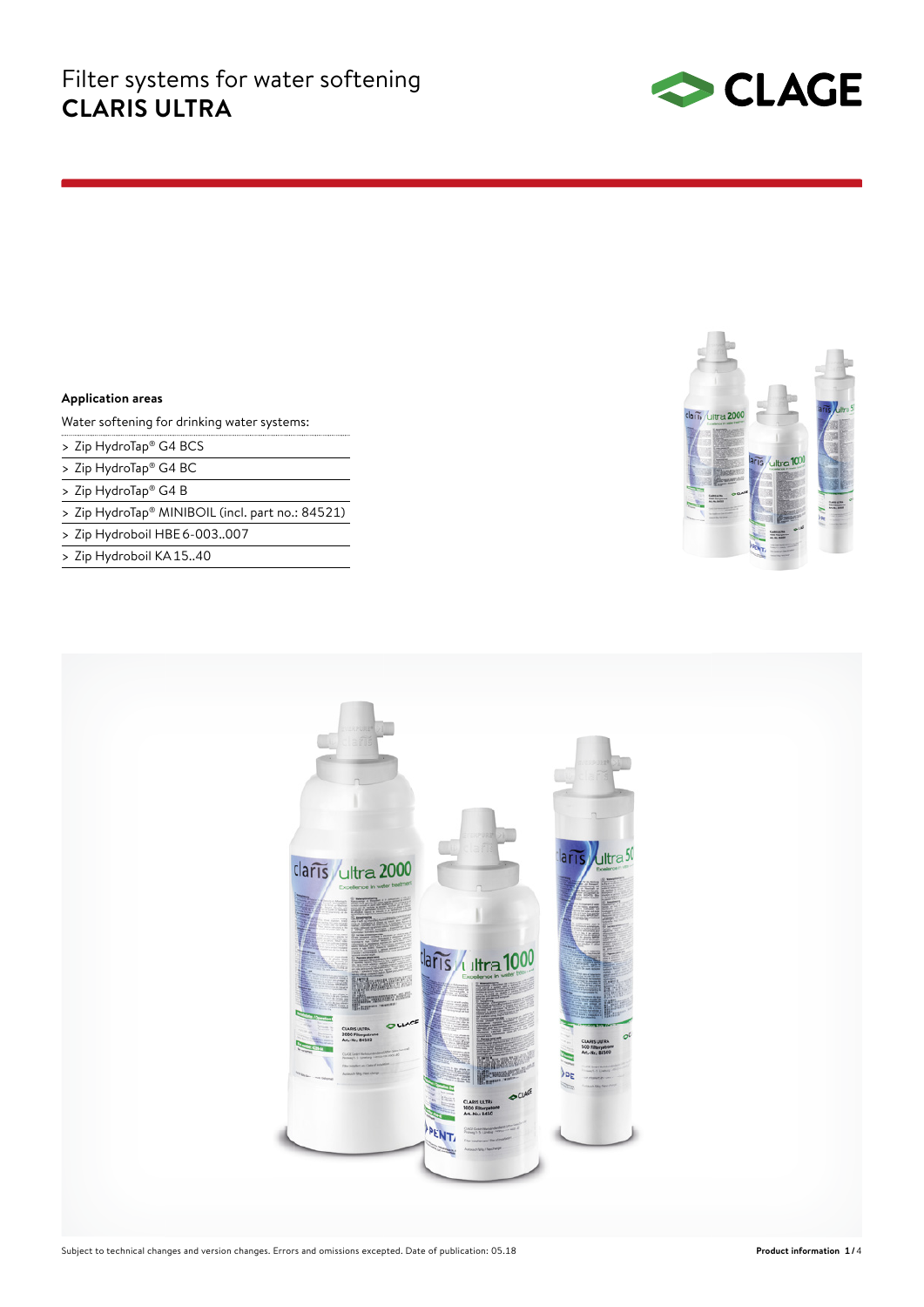# Filter systems for water softening **CLARIS ULTRA**



## Questions about the product: +49 4131 8901-38

|                                    | Filter> | ULTRA 500                                   | <b>ULTRA 1000</b> | <b>ULTRA 2000</b> |
|------------------------------------|---------|---------------------------------------------|-------------------|-------------------|
| Filter head Universal [Part no.]:  |         | 84519                                       |                   |                   |
| Filter cartridge [Part no.]:       |         | 84500                                       | 84501             | 84502             |
| Capacity 10°KH [litres]:           |         | 4.200                                       | 8.500             | 20,000            |
| Required pressure [bar]:           |         | $2 - 8$ / pressure resistant                |                   |                   |
| Flow rate [I/min]:                 |         | max. 1.9                                    |                   |                   |
| Inlet temperature [°C]:            |         | $4 - 30$                                    |                   |                   |
| Dimensiones hight [cm]:            |         | 42.5                                        | 36                | 47.5              |
| Dimensiones diameter [cm]:         |         | 9.5                                         | 13.6              | 17.5              |
| Water hardness (Carbonat hardness) |         | <b>Capacity overview Filter Cartridges:</b> |                   |                   |
| Capacity at 7°KH [litres]:         |         | 5.950                                       | 12.120            | 28.570            |
| Capacity at 8°KH [litres]:         |         | 5.210                                       | 10.610            | 25.000            |
| Capacity at 10°KH [litres]:        |         | 4.200                                       | 8.500             | 20.000            |
| Capacity at 11°KH [litres]:        |         | 3.790                                       | 7.710             | 18.180            |
| Capacity at 13°KH [litres]:        |         | 2.880                                       | 5.980             | 14.100            |
| Capacity at 14°KH [litres]:        |         | 2.680                                       | 5.560             | 13.100            |
| Capacity at 16°KH [litres]:        |         | 2.340                                       | 4.860             | 11.460            |
| Capacity at 17°KH [litres]:        |         | 2.210                                       | 4.580             | 10.780            |
| Capacity at 19°KH [litres]:        |         | 1.970                                       | 4.090             | 9.650             |
| Capacity at 21°KH [litres]:        |         | 1.790                                       | 3.600             | 8.490             |
| Capacity at 23°KH [litres]:        |         | 1.630                                       | 3.040             | 7.170             |

#### **Description**

- > Three-level ion exchanger cartridges for softening, pH-stabilising and filtering of water for drinking water systems
- > Reduces minerals such as calcium and magnesium as well as chlorine and odours and flavours
- > The special filters are installed in the water inlet line before the boiling water heater system
- > Uses ion exchanger resins with pH value, the pH value stabilisation prevents excessive acid content
- > Stabilisation and active carbon from coconut shells with especially high capacity
- > In order to reach the appropriate water hardness, a small amount of the active carbon-filtered water bypasses the water softening stage
- > Reduces water hardness, which can lead to mineral deposits in boiling water heater systems
- > Hygienic and simple exchange of filter cartridges. Internal filter components are free from user contact or contamination.

#### **Additional recommendations**

Exchange the filter cartridge when the calculated capacity has been reached, or at least once a year. The unit's performance is decreased if the recommended flow rate is exceeded. Always flush the cartridge after the initial installation or after a cartridge exchange. For the MINIBOIL and Hydroboil unit series (HBE 6-003..007 and KA15..40) we recommend the CLARIS usage counter (part no.: 84509) with ⅜ inch thread as an optional accessory.

#### **Special Notes**

CLARIS ULTRA offers an unmatched level of water hardness stabilisation with minimal effect on the water's pH value, based on the requirements of the European Drinking Water Ordinance. It is the first filter cartridge system worldwide that effectively combines hardness reduction, mineral stabilisation and corrosion prevention, in addition to cleaning the water and ensuring a controlled, low carbon dioxide level. The combination technology offers the best possible water quality across a wide range of hardness levels and reduces acid-induced metal migration (corrosion) of sensitive machine components.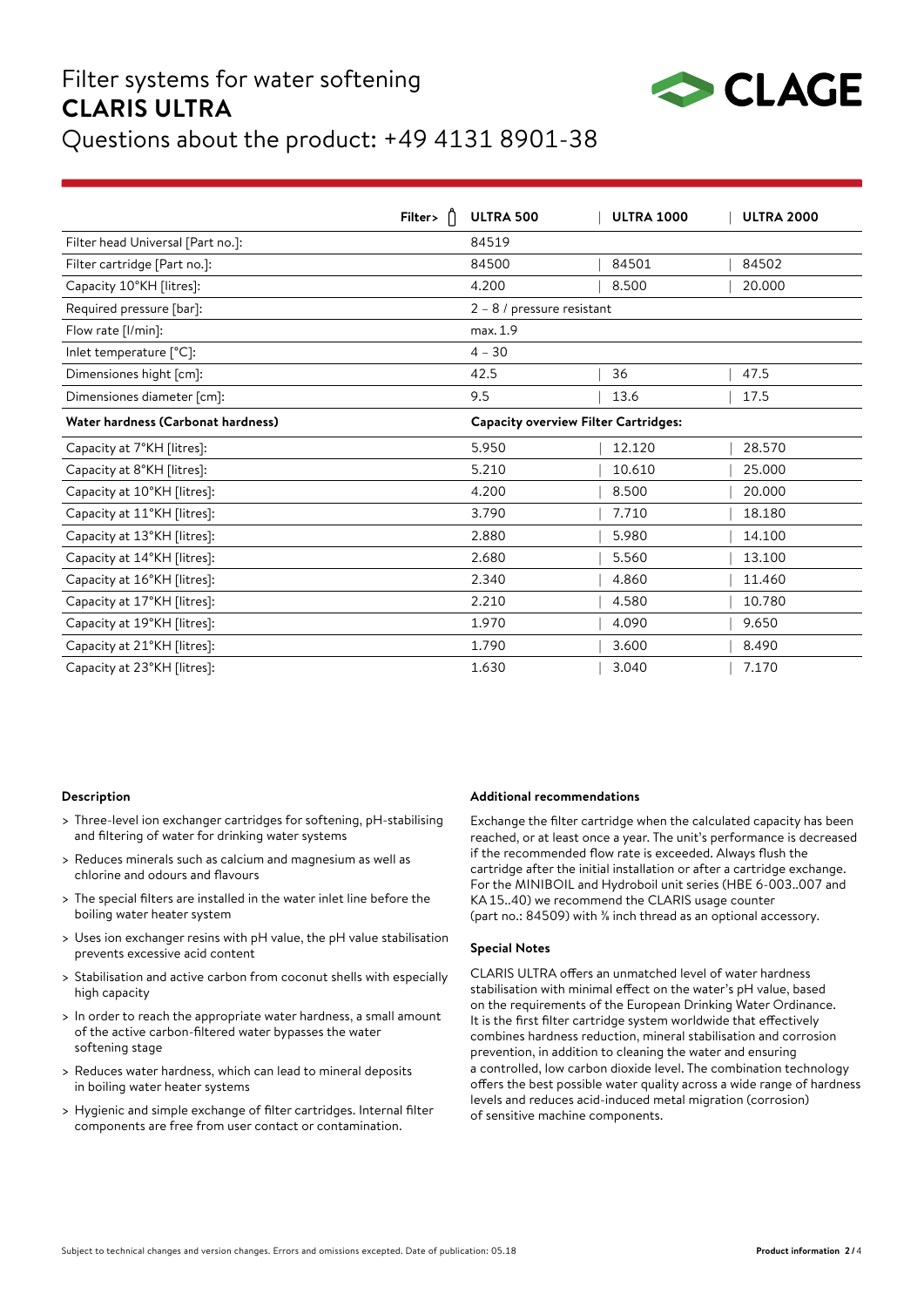### Filter systems for water softening **CLARIS ULTRA** Installation



Please observe the differing dimensions of CLARIS ULTRA Filter (see table page 2). A minimum distance of 10 cm upwards and downwards have to be kept. Both installations – vertical and horizontal – are possible. Example of an installation with Zip HydroTap® G4 BC

Assembly and operating instructions must be observed upon installation.